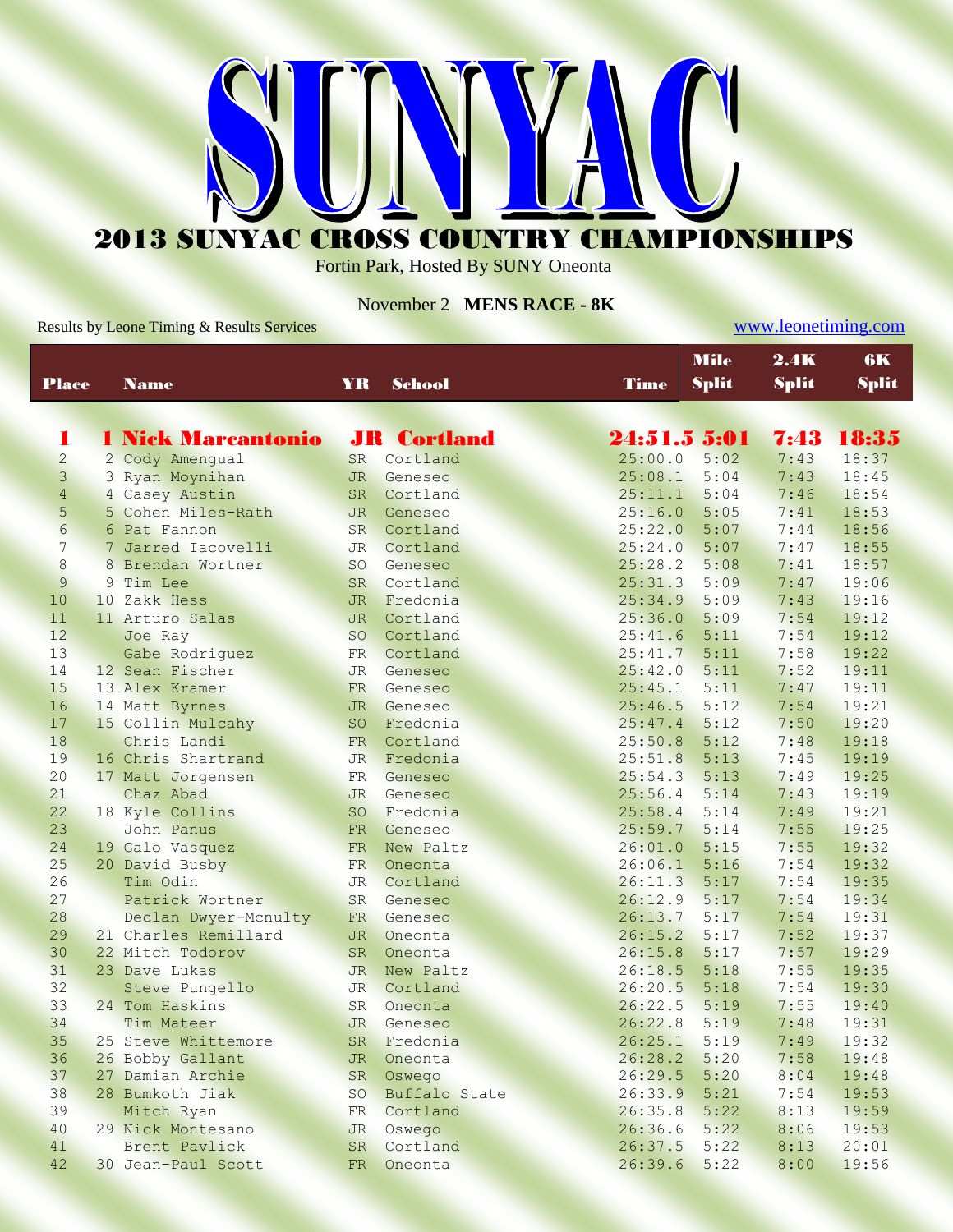| 43  | 31 Cody Martini      | <b>FR</b>       | Fredonia      | 26:41.7 | 5:23 | 7:58 | 19:56 |
|-----|----------------------|-----------------|---------------|---------|------|------|-------|
| 44  | 32 Josh Greenberg    | <b>SO</b>       | New Paltz     | 26:41.7 | 5:23 | 8:04 | 19:57 |
| 45  | 33 Kyle Foster       | <b>JR</b>       | Buffalo State | 26:42.7 | 5:23 | 7:51 | 19:47 |
|     |                      |                 |               |         |      |      |       |
| 46  | 34 Anthony Lupia     | FR              | Oneonta       | 26:45.4 | 5:23 | 7:55 | 19:48 |
| 47  | Liam Cody            | <b>JR</b>       | Geneseo       | 26:49.3 | 5:24 | 7:50 | 19:51 |
| 48  | Travis Briggs        | <b>FR</b>       | Geneseo       | 26:51.5 | 5:25 | 7:55 | 19:54 |
| 49  | Mike Didas           | SO              | Oneonta       | 26:52.6 | 5:25 | 7:55 | 19:50 |
| 50  | 35 Ben Sweet         | SR              | Oswego        | 26:53.8 | 5:25 | 8:06 | 20:00 |
| 51  | 36 Austin Becker     | <b>SO</b>       | Buffalo State | 26:55.8 | 5:26 | 8:09 | 20:15 |
| 52  | 37 Felipe Yanez      | <b>FR</b>       | Buffalo State | 26:56.7 | 5:26 | 8:07 | 20:15 |
| 53  | 38 Ethan Vinson      | <b>FR</b>       | Plattsburgh   | 27:05.1 | 5:27 | 8:05 | 20:15 |
| 54  | 39 Kyle Gilyard      |                 |               | 27:05.7 | 5:28 | 8:21 | 20:21 |
|     |                      | ${\rm SR}$      | Oswego        |         |      |      |       |
| 55  | 40 Mike Scher        | <b>JR</b>       | New Paltz     | 27:05.7 | 5:28 | 8:04 | 20:05 |
| 56  | Juan Soriano         | SO              | Oneonta       | 27:07.6 | 5:28 | 8:13 | 20:19 |
| 57  | 41 Rob Gorski        | <b>JR</b>       | New Paltz     | 27:09.4 | 5:28 | 8:04 | 20:10 |
| 58  | 42 Zach Rose         | <b>SO</b>       | Plattsburgh   | 27:11.9 | 5:29 | 8:09 | 20:17 |
| 59  | 43 Jason Flach       | <b>SO</b>       | Plattsburgh   | 27:12.2 | 5:29 | 8:08 | 20:26 |
| 60  | Conor Murphy         | <b>SO</b>       | Oneonta       | 27:14.4 | 5:29 | 8:05 | 20:16 |
| 61  | 44 Ryan Korzinski    | SR              | Oswego        | 27:18.1 | 5:30 | 8:16 | 20:22 |
| 62  | 45 Chris Clemons     | <b>JR</b>       | Buffalo State | 27:18.5 | 5:30 | 8:09 | 20:29 |
| 63  | 46 Kevin Murray      | SO <sub>1</sub> | Buffalo State | 27:19.8 | 5:30 | 8:06 | 20:38 |
|     |                      |                 |               |         |      |      |       |
| 64  | 47 Jed Kovalovsky    | <b>JR</b>       | Fredonia      | 27:20.8 | 5:31 | 8:11 | 20:24 |
| 65  | 48 Nick Zagmester    | ${\rm FR}$      | Buffalo State | 27:23.9 | 5:31 | 8:10 | 20:24 |
| 66  | 49 Jeremy Mulvey     | <b>JR</b>       | New Paltz     | 27:26.5 | 5:32 | 8:17 | 20:28 |
| 67  | Robert Cooper        | FR              | Fredonia      | 27:27.7 | 5:32 | 8:12 | 20:28 |
| 68  | Matt Calado          | SR              | Oneonta       | 27:28.4 | 5:32 | 8:15 | 20:39 |
| 69  | 50 Brandon Yockel    | <b>SR</b>       | Brockport     | 27:29.3 | 5:32 | 8:09 | 20:28 |
| 70  | 51 Tyler Morris      | FR              | Oswego        | 27:30.4 | 5:32 | 8:29 | 20:49 |
| 71  | Jonmichael Knapp     | <b>SO</b>       | Fredonia      | 27:32.4 | 5:33 | 8:22 | 20:45 |
| 72  | Andrew Bohunicky     | <b>JR</b>       | Oneonta       | 27:32.9 | 5:33 | 8:02 | 20:27 |
|     |                      |                 |               |         |      |      |       |
| 73  | 52 Louis Castellani  | FR              | Plattsburgh   | 27:35.9 | 5:34 | 8:20 | 20:44 |
| 74  | 53 Ben Albers        | <b>JR</b>       | New Paltz     | 27:38.7 | 5:34 | 8:20 | 20:39 |
| 75  | Zach Chenez          | SO              | Buffalo State | 27:40.7 | 5:35 | 8:26 | 20:49 |
| 76  | Kyle Howerton        | JR              | Oneonta       | 27:41.3 | 5:35 | 8:11 | 20:29 |
| 77  | Jared Quinn          | SR              | Buffalo State | 27:46.2 | 5:36 | 8:11 | 20:39 |
| 78  | Patrick Shenal       | FR              | Fredonia      | 27:51.0 | 5:37 | 8:10 | 20:54 |
| 79  | Brendan Ruppel       | <b>SO</b>       | New Paltz     | 27:56.6 | 5:38 | 8:23 | 20:51 |
| 80  | 54 Michael Larkin    | FR              | Plattsburgh   | 28:00.6 | 5:39 | 8:29 | 20:46 |
| 81  | 55 Sean Lyons        | <b>SO</b>       | Oswego        | 28:04.5 | 5:39 | 8:30 | 21:06 |
| 82  | Alex Crise           |                 | SO Fredonia   | 28:06.3 | 5:40 | 8:17 | 20:56 |
|     |                      |                 |               |         |      |      |       |
| 83  | Shawn Gannon         | SR              | New Paltz     | 28:09.6 | 5:40 | 8:29 | 21:07 |
| 84  | 56 Sean Day          | SR              | Brockport     | 28:12.5 | 5:41 | 8:30 | 21:09 |
| 85  | 57 Brendan Connor    | <b>SO</b>       | Plattsburgh   | 28:15.1 | 5:41 | 8:13 | 20:57 |
| 86  | Thorin Kane          | <b>SR</b>       | Oswego        | 28:16.9 | 5:42 | 8:29 | 21:03 |
| 87  | 58 Dave Herbert      | <b>SO</b>       | Brockport     | 28:32.6 | 5:45 | 8:32 | 21:20 |
| 88  | Andy Fleming         | FR              | Oneonta       | 28:33.3 | 5:45 | 8:14 | 21:02 |
| 89  | Andrew Doxey         | FR              | Oswego        | 28:34.3 | 5:45 | 8:45 | 21:33 |
| 90  | Vincent Melia        | <b>SO</b>       | Fredonia      | 28:35.7 | 5:46 | 8:30 | 21:26 |
| 91  | Terence Corrigan     | <b>JR</b>       | New Paltz     | 28:35.7 | 5:46 | 8:34 | 21:26 |
| 92  | Zach Wahl            | <b>SO</b>       | New Paltz     | 28:39.3 | 5:46 | 8:44 | 21:36 |
| 93  | 59 Matthew Miller    | ${\rm FR}$      | Brockport     | 28:42.1 | 5:47 | 8:21 | 21:25 |
| 94  |                      |                 |               |         |      |      |       |
|     | Ken Ryan             | <b>SO</b>       | Buffalo State | 28:45.8 | 5:48 | 8:31 | 21:24 |
| 95  | Josh Korn            | FR              | New Paltz     | 28:47.7 | 5:48 | 8:37 | 21:33 |
| 96  | Casey Swartz         | <b>SO</b>       | Fredonia      | 28:52.6 | 5:49 | 8:36 | 21:27 |
| 97  | Adam Doucette        | FR              | Buffalo State | 28:58.6 | 5:50 | 8:37 | 21:34 |
| 98  | Trever McConnell     | <b>JR</b>       | Buffalo State | 29:07.1 | 5:52 | 8:36 | 21:39 |
| 99  | 60 Grant Barney      | <b>JR</b>       | Brockport     | 29:09.9 | 5:53 | 8:29 | 21:40 |
| 100 | 61 Zach Penzabene    | <b>FR</b>       | Brockport     | 29:11.8 | 5:53 | 8:33 | 21:49 |
| 101 | Casey McAllister     | FR              | Oswego        | 29:21.4 | 5:55 | 8:45 | 21:50 |
| 102 | 62 Joseph Nichols    | FR              | Plattsburgh   | 29:34.3 | 5:57 | 8:35 | 22:07 |
| 103 | Christopher Scarallo | <b>SO</b>       | Plattsburgh   | 29:38.0 | 5:58 | 8:49 | 22:14 |
|     |                      |                 |               |         |      |      |       |
| 104 | 63 Nick Barbara      | FR              | Brockport     | 29:42.6 | 5:59 | 8:45 | 22:17 |
| 105 | Justin Shenal        | <b>SO</b>       | Brockport     | 29:43.7 | 5:59 | 8:46 | 22:15 |

| FK             | rredonia      |
|----------------|---------------|
| SO             | New Paltz     |
| <b>JR</b>      | Buffalo State |
|                |               |
| FR             | Oneonta       |
| JR             | Geneseo       |
| FR             | Geneseo       |
| <b>SO</b>      | Oneonta       |
| SR             | Oswego        |
| SO             |               |
|                | Buffalo State |
| FR             | Buffalo State |
| FR.            | Plattsburgh   |
| SR             | Oswego        |
| JR             | New Paltz     |
| SO             | Oneonta       |
| JR             | New Paltz     |
|                |               |
| <b>SO</b>      | Plattsburgh   |
| SO             | Plattsburgh   |
| SO             | Oneonta       |
| <b>SR</b>      | Oswego        |
| <b>JR</b>      | Buffalo State |
| SO             | Buffalo State |
| JR             | Fredonia      |
|                |               |
| FR             | Buffalo State |
| JR             | New Paltz     |
| FR             | Fredonia      |
| SR             | Oneonta       |
| SR             | Brockport     |
| FR             | Oswego        |
| <b>SO</b>      | Fredonia      |
|                |               |
| <b>JR</b>      | Oneonta       |
| FR             | Plattsburgh   |
| JR             | New Paltz     |
| <b>SO</b>      | Buffalo State |
| JR             | Oneonta       |
| <b>SR</b>      | Buffalo State |
| ${\rm FR}$     | Fredonia      |
|                |               |
| SO             | New Paltz     |
| FR             | Plattsburgh   |
| SO             | Oswego        |
| SO             | Fredonia      |
| SR             | New Paltz     |
| SR             | Brockport     |
| SO             | Plattsburgh   |
|                |               |
| <b>SR</b>      | Oswego        |
| SO             | Brockport     |
| FR             | Oneonta       |
| FR             | Oswego        |
| <b>SO</b>      | Fredonia      |
| JR             | New Paltz     |
|                | New Paltz     |
| SO             |               |
| FR             | Brockport     |
| SO             | Buffalo State |
| FR             | New Paltz     |
| SO             | Fredonia      |
| FR             | Buffalo State |
| JR             | Buffalo State |
|                |               |
| JR             | Brockport     |
| FR             | Brockport     |
| FR             | Oswego        |
| FR             | Plattsburgh   |
| <b>SO</b>      | Plattsburgh   |
| FR <sup></sup> | Brockport     |
| SO             | Brockport     |
|                |               |

| 43  | 31 Cody Martini      | <b>FR</b>       | Fredonia      | 26:41.7        | 5:23 | 7:58 | 19:56 |
|-----|----------------------|-----------------|---------------|----------------|------|------|-------|
| 44  | 32 Josh Greenberg    | <b>SO</b>       | New Paltz     | 26:41.7        | 5:23 | 8:04 | 19:57 |
| 45  | 33 Kyle Foster       | <b>JR</b>       | Buffalo State | 26:42.7        | 5:23 | 7:51 | 19:47 |
| 46  | 34 Anthony Lupia     | FR              | Oneonta       | 26:45.4        | 5:23 | 7:55 | 19:48 |
| 47  |                      |                 |               | 26:49.3        | 5:24 | 7:50 | 19:51 |
|     | Liam Cody            | <b>JR</b>       | Geneseo       |                |      |      |       |
| 48  | Travis Briggs        | <b>FR</b>       | Geneseo       | 26:51.5        | 5:25 | 7:55 | 19:54 |
| 49  | Mike Didas           | <b>SO</b>       | Oneonta       | 26:52.6        | 5:25 | 7:55 | 19:50 |
| 50  | 35 Ben Sweet         | SR              | Oswego        | 26:53.8        | 5:25 | 8:06 | 20:00 |
| 51  | 36 Austin Becker     | SO <sub>1</sub> | Buffalo State | 26:55.8        | 5:26 | 8:09 | 20:15 |
| 52  | 37 Felipe Yanez      | FR              | Buffalo State | 26:56.7        | 5:26 | 8:07 | 20:15 |
| 53  | 38 Ethan Vinson      | <b>FR</b>       | Plattsburgh   | 27:05.1        | 5:27 | 8:05 | 20:15 |
| 54  | 39 Kyle Gilyard      | <b>SR</b>       | Oswego        | 27:05.7        | 5:28 | 8:21 | 20:21 |
| 55  | 40 Mike Scher        | <b>JR</b>       | New Paltz     | 27:05.7        | 5:28 | 8:04 | 20:05 |
| 56  | Juan Soriano         | SO              | Oneonta       | 27:07.6        | 5:28 | 8:13 | 20:19 |
|     |                      |                 |               |                |      |      |       |
| 57  | 41 Rob Gorski        | <b>JR</b>       | New Paltz     | 27:09.4        | 5:28 | 8:04 | 20:10 |
| 58  | 42 Zach Rose         | <b>SO</b>       | Plattsburgh   | 27:11.9        | 5:29 | 8:09 | 20:17 |
| 59  | 43 Jason Flach       | SO              | Plattsburgh   | 27:12.2        | 5:29 | 8:08 | 20:26 |
| 60  | Conor Murphy         | <b>SO</b>       | Oneonta       | 27:14.4        | 5:29 | 8:05 | 20:16 |
| 61  | 44 Ryan Korzinski    | <b>SR</b>       | Oswego        | 27:18.1        | 5:30 | 8:16 | 20:22 |
| 62  | 45 Chris Clemons     | <b>JR</b>       | Buffalo State | 27:18.5        | 5:30 | 8:09 | 20:29 |
| 63  | 46 Kevin Murray      | SO <sub>1</sub> | Buffalo State | 27:19.8        | 5:30 | 8:06 | 20:38 |
| 64  | 47 Jed Kovalovsky    | <b>JR</b>       | Fredonia      | 27:20.8        | 5:31 | 8:11 | 20:24 |
| 65  | 48 Nick Zagmester    | FR              | Buffalo State | 27:23.9        | 5:31 | 8:10 | 20:24 |
| 66  | 49 Jeremy Mulvey     | <b>JR</b>       | New Paltz     | 27:26.5        | 5:32 | 8:17 | 20:28 |
|     |                      |                 |               |                | 5:32 |      | 20:28 |
| 67  | Robert Cooper        | FR              | Fredonia      | 27:27.7        |      | 8:12 |       |
| 68  | Matt Calado          | SR              | Oneonta       | 27:28.4        | 5:32 | 8:15 | 20:39 |
| 69  | 50 Brandon Yockel    | SR              | Brockport     | 27:29.3        | 5:32 | 8:09 | 20:28 |
| 70  | 51 Tyler Morris      | FR              | Oswego        | 27:30.4        | 5:32 | 8:29 | 20:49 |
| 71  | Jonmichael Knapp     | <b>SO</b>       | Fredonia      | 27:32.4        | 5:33 | 8:22 | 20:45 |
| 72  | Andrew Bohunicky     | <b>JR</b>       | Oneonta       | 27:32.9        | 5:33 | 8:02 | 20:27 |
| 73  | 52 Louis Castellani  | FR              | Plattsburgh   | 27:35.9        | 5:34 | 8:20 | 20:44 |
| 74  | 53 Ben Albers        | <b>JR</b>       | New Paltz     | 27:38.7        | 5:34 | 8:20 | 20:39 |
| 75  | Zach Chenez          | <b>SO</b>       | Buffalo State | 27:40.7        | 5:35 | 8:26 | 20:49 |
| 76  | Kyle Howerton        | JR              | Oneonta       | 27:41.3        | 5:35 | 8:11 | 20:29 |
| 77  | Jared Quinn          | SR              | Buffalo State | 27:46.2        | 5:36 | 8:11 | 20:39 |
|     |                      |                 |               |                |      |      |       |
| 78  | Patrick Shenal       | FR              | Fredonia      | 27:51.0        | 5:37 | 8:10 | 20:54 |
| 79  | Brendan Ruppel       | <b>SO</b>       | New Paltz     | 27:56.6        | 5:38 | 8:23 | 20:51 |
| 80  | 54 Michael Larkin    | <b>FR</b>       | Plattsburgh   | 28:00.6        | 5:39 | 8:29 | 20:46 |
| 81  | 55 Sean Lyons        | SO              | Oswego        | 28:04.5        | 5:39 | 8:30 | 21:06 |
| 82  | Alex Crise           |                 | SO Fredonia   | 28:06.3        | 5:40 | 8:17 | 20:56 |
| 83  | Shawn Gannon         | SR              | New Paltz     | 28:09.6        | 5:40 | 8:29 | 21:07 |
| 84  | 56 Sean Day          | SR              | Brockport     | 28:12.5        | 5:41 | 8:30 | 21:09 |
| 85  | 57 Brendan Connor    | <b>SO</b>       | Plattsburgh   | 28:15.1        | 5:41 | 8:13 | 20:57 |
| 86  | Thorin Kane          | ${\rm SR}$      | Oswego        | 28:16.9        | 5:42 | 8:29 | 21:03 |
| 87  | 58 Dave Herbert      | <b>SO</b>       | Brockport     | 28:32.6        | 5:45 | 8:32 | 21:20 |
| 88  | Andy Fleming         | FR              | Oneonta       | 28:33.3        | 5:45 | 8:14 | 21:02 |
| 89  |                      | FR              | Oswego        | 28:34.3        | 5:45 | 8:45 | 21:33 |
|     | Andrew Doxey         |                 |               |                |      |      |       |
| 90  | Vincent Melia        | <b>SO</b>       | Fredonia      | 28:35.7        | 5:46 | 8:30 | 21:26 |
| 91  | Terence Corrigan     | <b>JR</b>       | New Paltz     | 28:35.7        | 5:46 | 8:34 | 21:26 |
| 92  | Zach Wahl            | SO.             | New Paltz     | 28:39.3        | 5:46 | 8:44 | 21:36 |
| 93  | 59 Matthew Miller    | <b>FR</b>       | Brockport     | 28:42.1        | 5:47 | 8:21 | 21:25 |
| 94  | Ken Ryan             | <b>SO</b>       | Buffalo State | 28:45.8        | 5:48 | 8:31 | 21:24 |
| 95  | Josh Korn            | FR              | New Paltz     | 28:47.7        | 5:48 | 8:37 | 21:33 |
| 96  | Casey Swartz         | <b>SO</b>       | Fredonia      | 28:52.6        | 5:49 | 8:36 | 21:27 |
| 97  | Adam Doucette        | FR              | Buffalo State | 28:58.6        | 5:50 | 8:37 | 21:34 |
| 98  | Trever McConnell     | <b>JR</b>       | Buffalo State | 29:07.1        | 5:52 | 8:36 | 21:39 |
| 99  | 60 Grant Barney      | <b>JR</b>       | Brockport     | 29:09.9        | 5:53 | 8:29 | 21:40 |
| 100 | 61 Zach Penzabene    | FR              | Brockport     | 29:11.8        | 5:53 | 8:33 | 21:49 |
| 101 |                      |                 |               | 29:21.4        | 5:55 |      |       |
|     | Casey McAllister     | <b>FR</b>       | Oswego        |                |      | 8:45 | 21:50 |
| 102 | 62 Joseph Nichols    | ${\rm FR}$      | Plattsburgh   | 29:34.3        | 5:57 | 8:35 | 22:07 |
| 103 | Christopher Scarallo | <b>SO</b>       | Plattsburgh   | 29:38.0        | 5:58 | 8:49 | 22:14 |
| 104 | 63 Nick Barbara      | ${\rm FR}$      | Brockport     | 29:42.6        | 5:59 | 8:45 | 22:17 |
| 105 | Justin Shenal        |                 | SO Brockport  | $29.43.7$ 5:59 |      | 8:46 | 22:15 |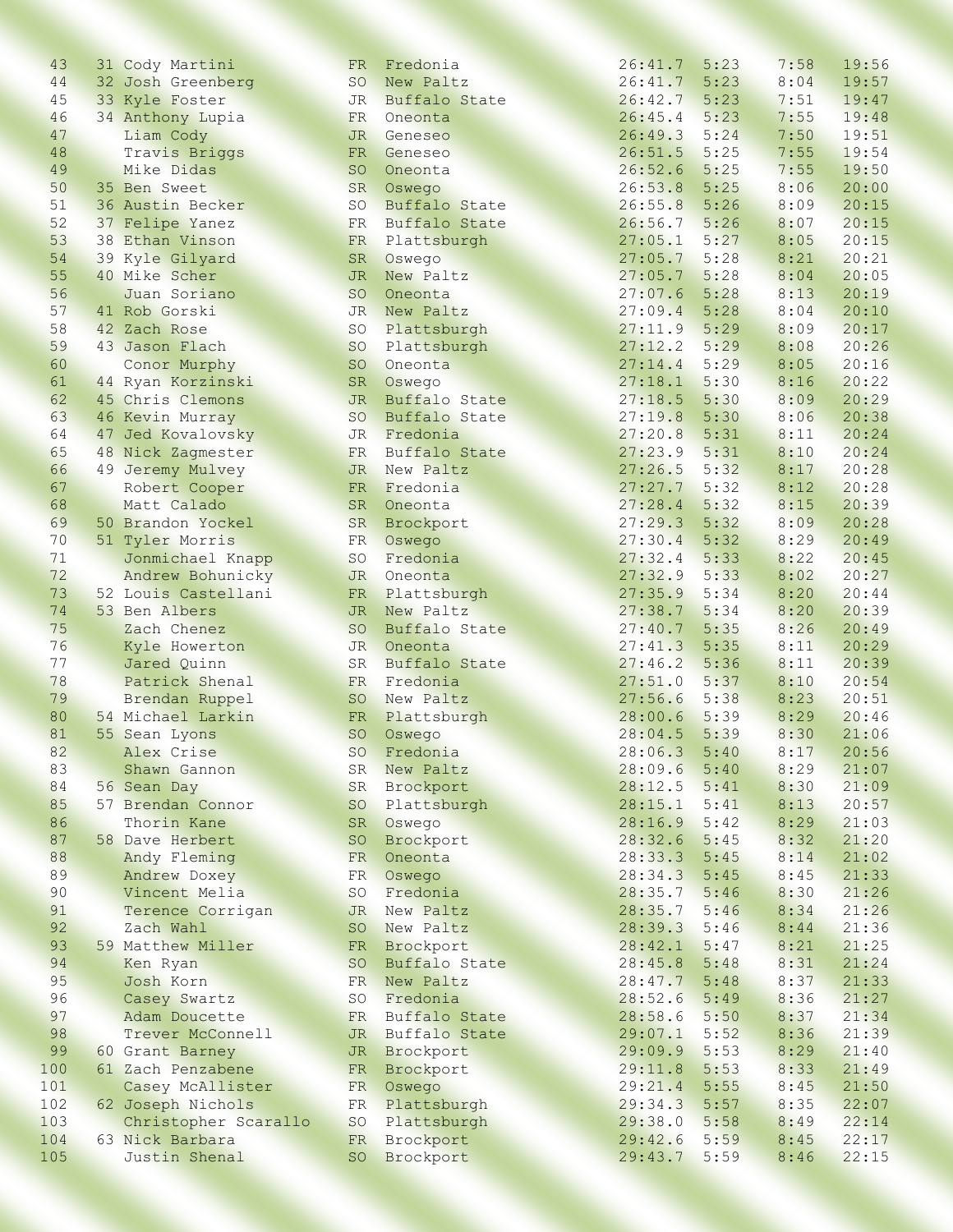| 106 | Brandon Bobik<br>64 | <b>SO</b>     | Potsdam       | 29:43.8 | 5:59 | 8:57  | 22:17 |
|-----|---------------------|---------------|---------------|---------|------|-------|-------|
| 107 | 65 Joseph Rafter    | <b>JR</b>     | Potsdam       | 29:44.1 | 5:59 | 8:57  | 22:16 |
| 108 | Nick Aprigliano     | FR            | New Paltz     | 29:49.1 | 6:00 | 8:45  | 22:13 |
| 109 | Ben Seiderman       | <b>JR</b>     | Brockport     | 29:50.2 | 6:01 | 8:33  | 22:17 |
| 110 | Mathew Farragher    | <sub>SO</sub> | New Paltz     | 29:58.0 | 6:02 | 8:46  | 22:10 |
| 111 | Nicholas Willoughby | <b>FR</b>     | Oswego        | 30:10.4 | 6:05 | 8:59  | 22:37 |
| 112 | Steven Denbleyker   | <b>SO</b>     | Oswego        | 30:14.7 | 6:06 | 9:04  | 22:29 |
| 113 | Ed Pugh             | FR            | Buffalo State | 31:00.2 | 6:15 | 8:53  | 22:52 |
| 114 | 66 Adam Lang        | <b>JR</b>     | Potsdam       | 31:19.2 | 6:19 | 9:14  | 23:23 |
| 115 | 67 Ryan Sullivan    | <b>FR</b>     | Potsdam       | 31:56.1 | 6:26 | 9:40  | 23:52 |
| 116 | Joshua Herron       | <b>SR</b>     | Plattsburgh   | 32:00.9 | 6:27 | 9:28  | 23:52 |
| 117 | 68 Jonathan Doane   | JR            | Potsdam       | 34:06.2 | 6:52 | 10:12 | 25:34 |
| 118 | 69 Brett Wunsch     | <b>JR</b>     | Potsdam       | 35:00.9 | 7:03 | 10:22 | 26:14 |
|     |                     |               |               |         |      |       |       |



### **1. 20 Cortland** (25:09.8 125:48.6 0:32.5)

|                |   | Nick Marcantonio   | JR.             | 24:51.5 |
|----------------|---|--------------------|-----------------|---------|
| 2              |   | 2 Cody Amenqual    | <b>SR</b>       | 25:00.0 |
| 3              | 4 | Casey Austin       | SR <sup>1</sup> | 25:11.1 |
| $\overline{4}$ |   | 6 Pat Fannon       | <b>SR</b>       | 25:22.0 |
| 5              |   | 7 Jarred Iacovelli | JR.             | 25:24.0 |
| 6              |   | $(9)$ Tim Lee      | <b>SR</b>       | 25:31.3 |
|                |   | (11) Arturo Salas  | <b>JR</b>       | 25:36.0 |

## **2.** 41 Geneseo (25:27.9 127:19.4 0:37.0)

| $\mathbf{1}$  |  | 3 Ryan Moynihan     | JR.             | 25:08.1 |
|---------------|--|---------------------|-----------------|---------|
| $\mathcal{P}$ |  | 5 Cohen Miles-Rath  | <b>JR</b>       | 25:16.0 |
| 3             |  | 8 Brendan Wortner   | SO <sub>2</sub> | 25:28.2 |
| 4             |  | 12 Sean Fischer     | <b>JR</b>       | 25:42.0 |
| .5            |  | 13 Alex Kramer      | <b>FR</b>       | 25:45.1 |
| 6             |  | (14) Matt Byrnes    | <b>JR</b>       | 25:46.5 |
|               |  | (17) Matt Jorgensen | FR.             | 25:54.3 |

| 1             | 10 Zakk Hess        | JR.       | 25:34.9 |
|---------------|---------------------|-----------|---------|
| $\mathcal{P}$ | 15 Collin Mulcahy   | SO.       | 25:47.4 |
| 3             | 16 Chris Shartrand  | JR.       | 25:51.8 |
| 4             | 18 Kyle Collins     | SO        | 25:58.4 |
| .5            | 25 Steve Whittemore | SR.       | 26:25.1 |
| 6             | (31) Cody Martini   | FR        | 26:41.7 |
| 7             | (47) Jed Kovalovsky | <b>JR</b> | 27:20.8 |
|               |                     |           |         |

## **4. 113 Oneonta** (26:17.6 131:27.8 0:22.1)

========================================

|               | 20 David Busby       | FR.       | 26:06.1 |
|---------------|----------------------|-----------|---------|
| $\mathcal{R}$ | 21 Charles Remillard | <b>JR</b> | 26:15.2 |
| 3             | 22 Mitch Todorov     | <b>SR</b> | 26:15.8 |
| 4             | 24 Tom Haskins       | <b>SR</b> | 26:22.5 |
| .5            | 26 Bobby Gallant     | JR        | 26:28.2 |
| 6             | (30) Jean-Paul Scott | FR        | 26:39.6 |
|               | (34) Anthony Lupia   | FR.       | 26:45.4 |

3. 84 Fredonia (25:55.6 129:37.6 0:50.2)

| 27:20.8 |  |  |
|---------|--|--|
|         |  |  |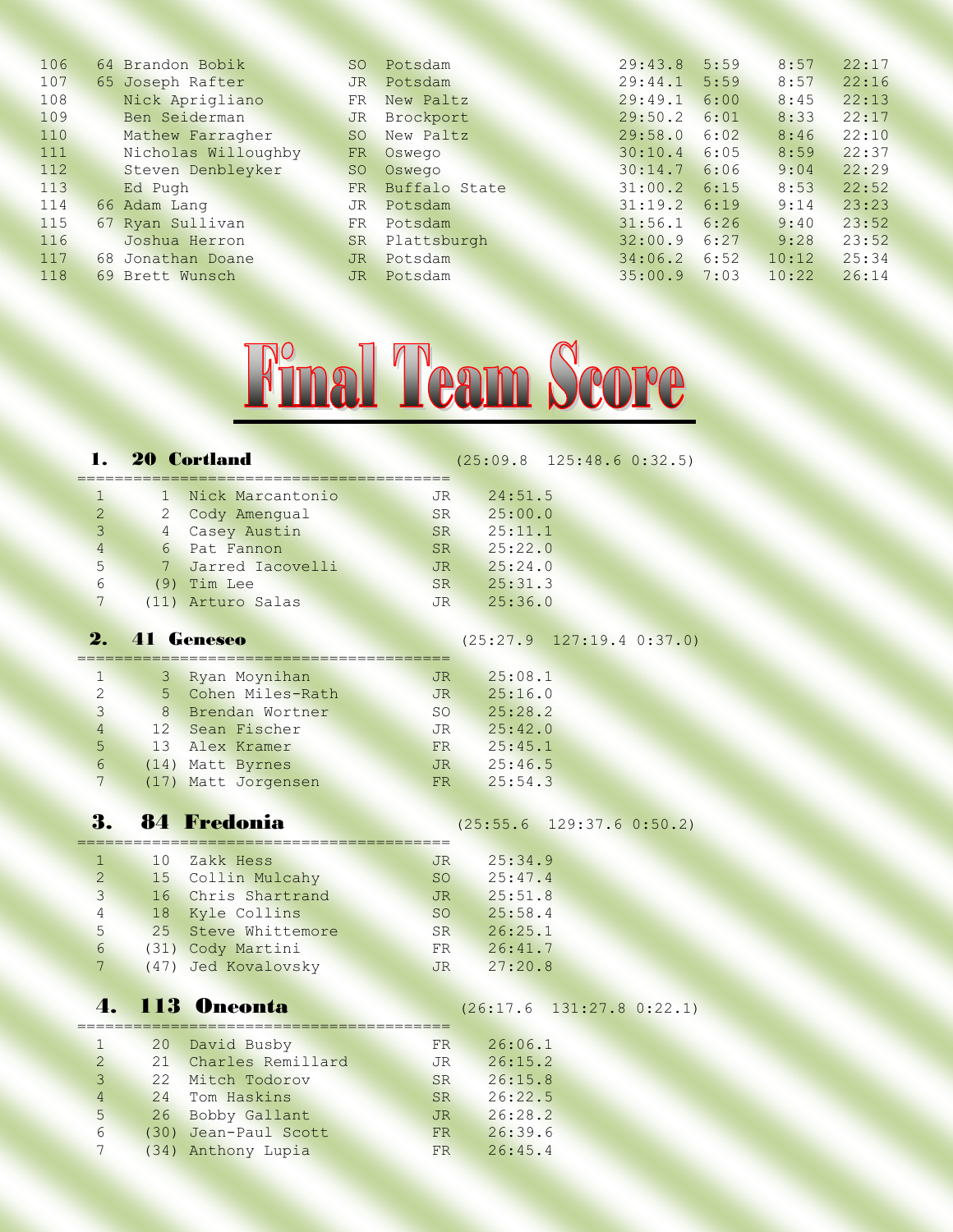| 5.                              |          | <b>155 New Paltz</b>       |                 | $(26:39.3 \t133:16.3 \t1:08.4)$         |                                 |  |
|---------------------------------|----------|----------------------------|-----------------|-----------------------------------------|---------------------------------|--|
| 1                               | 19       | Galo Vasquez               | FR              | 26:01.0                                 |                                 |  |
| 2                               |          | 23 Dave Lukas              | <b>JR</b>       | 26:18.5                                 |                                 |  |
| $\overline{3}$                  |          | 32 Josh Greenberg          | SO              | 26:41.7                                 |                                 |  |
| $\overline{4}$                  |          | 40 Mike Scher              | JR              | 27:05.7                                 |                                 |  |
| 5                               | 41       | Rob Gorski                 | <b>JR</b>       | 27:09.4                                 |                                 |  |
| $6\,$                           |          | (49) Jeremy Mulvey         | <b>JR</b>       | 27:26.5                                 |                                 |  |
| 7                               |          | (53) Ben Albers            | JR              | 27:38.7                                 |                                 |  |
| 6.                              |          | 174 <b>Oswego</b>          |                 |                                         | $(26:52.8 \t134:23.7 \t0:48.6)$ |  |
|                                 |          |                            |                 |                                         |                                 |  |
| ı                               | 27       | Damian Archie              | <b>SR</b>       | 26:29.5                                 |                                 |  |
| $\mathbf{2}$                    |          | 29 Nick Montesano          | <b>JR</b>       | 26:36.6                                 |                                 |  |
| $\overline{3}$                  |          | 35 Ben Sweet               | SR              | 26:53.8                                 |                                 |  |
| $\overline{4}$                  |          | 39 Kyle Gilyard            | SR              | 27:05.7                                 |                                 |  |
| 5                               |          | 44 Ryan Korzinski          | SR              | 27:18.1                                 |                                 |  |
| $6\overline{6}$                 |          | (51) Tyler Morris          | FR.             | 27:30.4                                 |                                 |  |
| $7\overline{ }$                 |          | (55) Sean Lyons            | <b>SO</b>       | 28:04.5                                 |                                 |  |
| 7.                              |          | 179 Buffalo State          |                 |                                         |                                 |  |
|                                 |          |                            |                 | $(26:53.6 \t134:27.6 \t0:44.6)$         |                                 |  |
| $\mathbf{1}$                    |          | 28 Bumkoth Jiak            | SO <sub>1</sub> | 26:33.9                                 |                                 |  |
| $\overline{2}$                  |          | 33 Kyle Foster             | <b>JR</b>       | 26:42.7                                 |                                 |  |
| $\mathcal{E}$                   |          | 36 Austin Becker           | <b>SO</b>       | 26:55.8                                 |                                 |  |
| $\overline{4}$                  |          | 37 Felipe Yanez            | FR              | 26:56.7                                 |                                 |  |
| 5                               |          | 45 Chris Clemons           | <b>JR</b>       | 27:18.5                                 |                                 |  |
| $6\phantom{.}6$                 |          | (46) Kevin Murray          | SO              | 27:19.8                                 |                                 |  |
| 7                               |          | (48) Nick Zagmester        | <b>FR</b>       | 27:23.9                                 |                                 |  |
|                                 |          |                            |                 |                                         |                                 |  |
| 8.                              |          | 229 Plattsburgh            |                 | $(27:25.2 \quad 137:05.7 \quad 0.55.5)$ |                                 |  |
| $\mathbf{1}$                    | 38       | Ethan Vinson               | FR.             | 27:05.1                                 |                                 |  |
| $\overline{2}$                  |          | 42 Zach Rose               | <b>SO</b>       | 27:11.9                                 |                                 |  |
| $\mathcal{E}$                   | 43       | Jason Flach                | SO-             | 27:12.2                                 |                                 |  |
| $\overline{4}$                  |          | 52 Louis Castellani        | FR              | 27:35.9                                 |                                 |  |
| 5                               | 54       | Michael Larkin             | FR              | 28:00.6                                 |                                 |  |
| $6\phantom{1}6$                 | (57)     | Brendan Connor             | <b>SO</b>       | 28:15.1                                 |                                 |  |
| 7                               |          | (62) Joseph Nichols        | FR              | 29:34.3                                 |                                 |  |
|                                 |          |                            |                 |                                         |                                 |  |
| 9.                              |          | 283 Brockport              |                 | (28:25.3)                               | $142:06.4$ 1:40.6)              |  |
| $\mathbf{1}$                    | 50       | Brandon Yockel             | SR              | 27:29.3                                 |                                 |  |
| $\overline{2}$                  | 56       | Sean Day                   | <b>SR</b>       | 28:12.5                                 |                                 |  |
| $\overline{3}$                  |          | 58 Dave Herbert            | <b>SO</b>       | 28:32.6                                 |                                 |  |
| $\overline{4}$                  | 59       | Matthew Miller             | <b>FR</b>       | 28:42.1                                 |                                 |  |
| $\overline{5}$                  |          | Grant Barney               | <b>JR</b>       | 29:09.9                                 |                                 |  |
| $6\phantom{.}6$                 |          |                            |                 |                                         |                                 |  |
|                                 | 60       |                            |                 |                                         |                                 |  |
| 7                               |          | (61) Zach Penzabene        | FR<br>FR        | 29:11.8                                 |                                 |  |
|                                 |          | (63) Nick Barbara          |                 | 29:42.6                                 |                                 |  |
| 10.                             |          | <b>330 Potsdam</b>         |                 | (31:21.9 156:49.4 4:22.4)               |                                 |  |
|                                 |          |                            |                 |                                         |                                 |  |
| 1                               | 64       | Brandon Bobik              | SO <sub>.</sub> | 29:43.8                                 |                                 |  |
| $\overline{c}$                  | 65       | Joseph Rafter              | <b>JR</b>       | 29:44.1                                 |                                 |  |
| $\mathcal{E}$<br>$\overline{4}$ | 66<br>67 | Adam Lang<br>Ryan Sullivan | <b>JR</b><br>FR | 31:19.2<br>31:56.1                      |                                 |  |

5 68 Jonathan Doane JR 34:06.2<br>6 (69) Brett Wunsch JR 35:00.9

6 (69) Brett Wunsch JR 35:00.9

| 27:29.3 |  |
|---------|--|
|         |  |